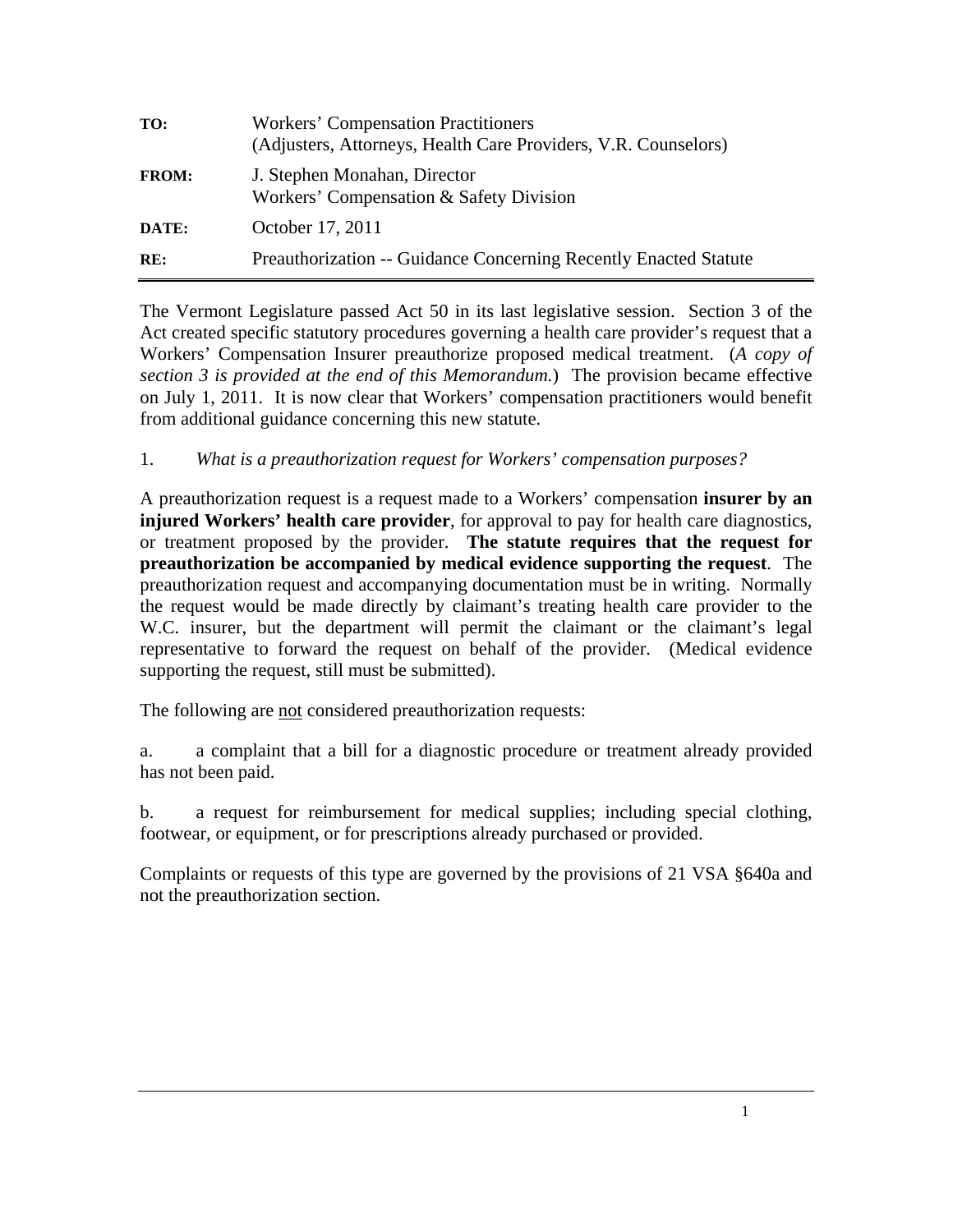2. *The statute provides a 14 day time period in which an insurer must respond to a preauthorization request. When does that time period begin to run?*

The 14 day time period starts when the insurer has received **both** the preauthorization request and the medical evidence supporting that request. A request, unaccompanied by supporting documentation, does not start the 14 day response period. Since the statute anticipates that a healthcare provider is to file the request, and the health care provider is unlikely to know whether an insurer is represented, we are starting the calculation from the moment either the insurer or its attorney is notified. The insurer should promptly notify its legal representative if it is represented.

3. *If the W.C. insurer receives a preauthorization request without any supporting documentation, what should it do?*

The insurer may deny the request with an explanation that no supporting medical evidence was provided.

4. *When the W.C. insurer receives a preauthorization request with supporting medical evidence, what action is required within 14 days?*

The statute provides the W.C. insurer with 3 options: authorize the requested health care, deny the requested health care, or notify the injured worker, department, and physician that it has scheduled/ordered an independent medical review.

## *Authorizing treatment*

If the W.C. insurer agrees that the requested treatment is reasonable and necessary treatment of a work related injury, it shall authorize treatment. The W.C. insurer shall send a written notice to the injured worker, the health care provider and the department, indicating that it is authorizing the treatment. Provide the Department of Labor with a copy of the preauthorization request, supporting medical documentation provided, and the written notice authorizing the treatment.

## *Denying Treatment*

The statute recognizes two bases for denying the requested preauthorization treatment:

A. The W.C. insurer may deny the preauthorization request because it is disputing the entire W.C. claim, and no interim order has been issued by the department. In this circumstance the adjuster shall file a Form 2 denial, indicating that the entire claim is disputed **and** attach or specifically refer to the original Form 2 denial filed to dispute the entire claim and the evidence supporting that denial. Provide the Department of Labor with a copy of the preauthorization request, supporting medical documentation provided. This must be filed within 14 days of receiving the request.

If a preauthorization request is made at the time an initial claim is made, or during the statutory 21 day period the W.C. insurer has to investigate and accept or deny the claim,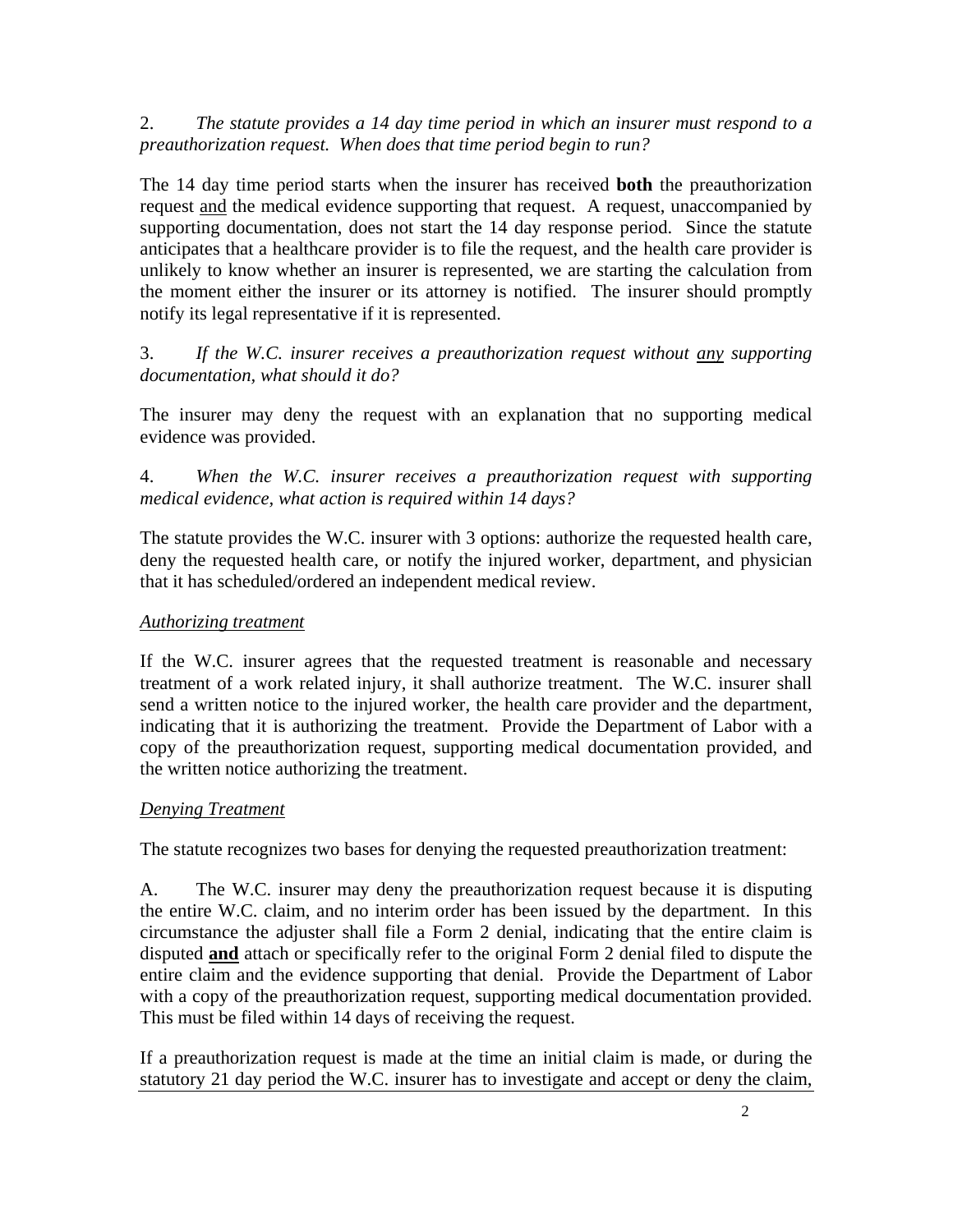as soon as practicable, but within 14 days, the W.C. insurer shall notify the Department, the claimant and the health care provider that the claim was filed within the 21 day investigation period, and that the preauthorization request will be considered after the 21 day investigation period has run.

## **Note: if an Interim order has been issued, the reasonableness of the requested treatment must be considered, and addressed by the insurer.**

B. The W.C. insurer may deny the preauthorization request because it has evidence indicating that the requested treatment is not reasonable and necessary treatment of the work related injury. In this circumstance the adjuster shall file a Form 2 denial with the supporting medical evidence specifically addressing the proposed treatment and why it is unreasonable or unnecessary treatment or treatment unrelated to the work injury. The Form 2 denying preauthorization and the supporting medical evidence must be filed within 14 days of receiving the request.

## *Requesting an Independent Medical Review/Examination*

If the WC insurer does not have sufficient information to accept or deny a preauthorization request it should order a medical record review or schedule an independent medical exam. The WC insurer must notify the injured worker, the department, and the health care provider that it has ordered a medical record review, or scheduled an independent medical examination within the initial 14 day period. Provide the Department of Labor with a copy of the preauthorization request, supporting medical documentation provided.

A notice of "*intent to order or schedule"* will not suffice – the review must be ordered, or the exam scheduled within the 14 day period. The notice should identify the health care provider/practice that will perform the review, or the date the independent examination is scheduled. (The actual review or examination does not have to occur within the 14 day period; it just must be ordered or scheduled within the time frame.)

#### *Making a decision based on the review or the medical examination*

If a review is ordered, or a medical examination scheduled, the WC insurer has **45** days in which to notify the claimant, the claimant's health care provider, and the department of whether it will authorize treatment or deny treatment.

## *Calculating the 45 days*

The 45 day period is calculated **from the date the WC insurer received the request** for preauthorization and supporting documentation. It does **not** run from the date the exam is ordered or scheduled. For this reason the WC insurer would be wise to order a review, or schedule an exam, as soon after receipt of the preauthorization request as possible.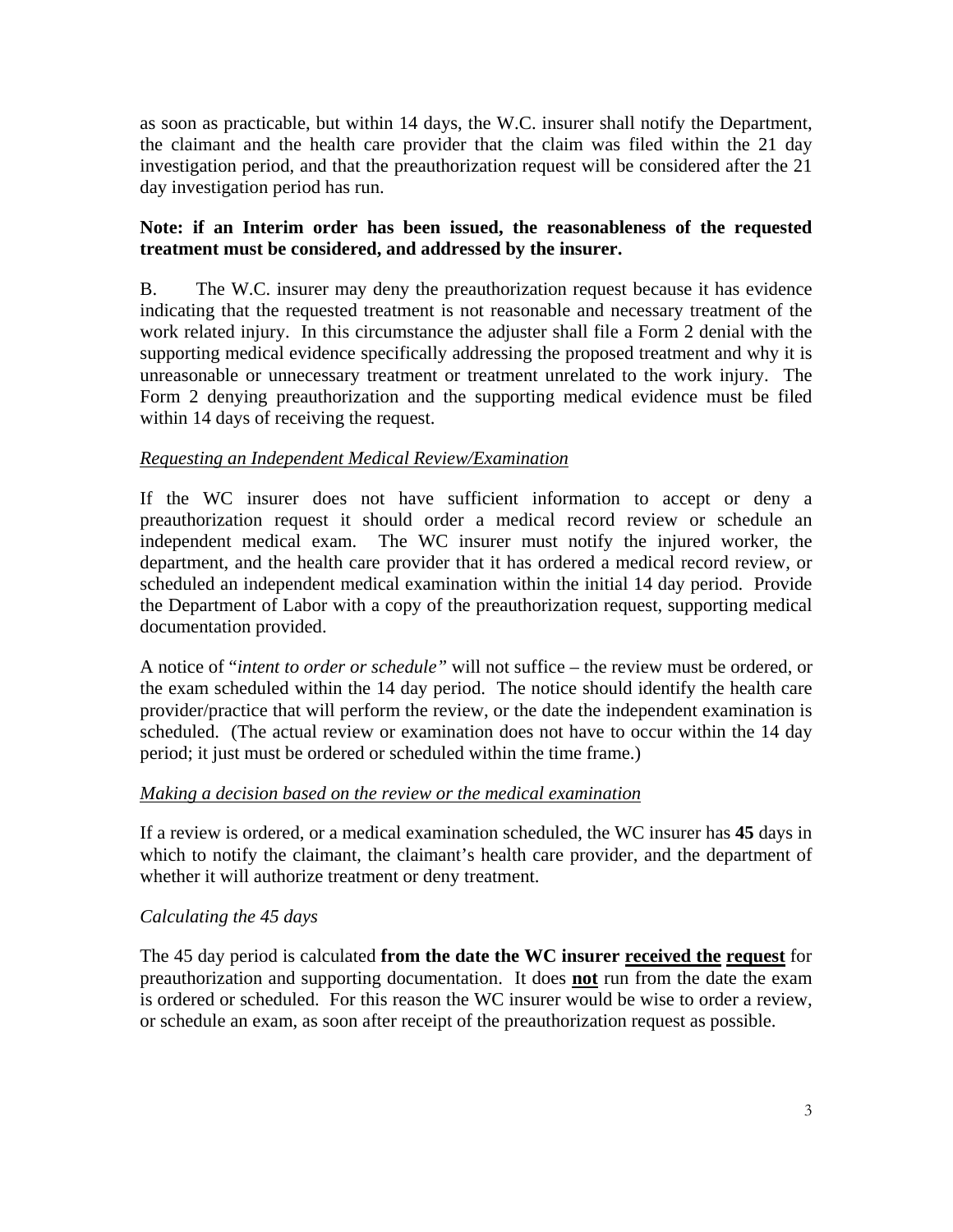#### *What about an extension?*

The statute does provide that, in her discretion, the Commissioner may grant an extension of up to 10 days. However, both Legislative committees specifically advised the Commissioner that they expected that extensions should be rarely granted.

It is highly unlikely that the department will grant an extension before a medical review is ordered, or an examination is scheduled. The insurer would have to be able to demonstrate extreme circumstances that prohibited it from ordering a review or scheduling an examination within the first 14 days. An example of such circumstances might be evidence that a natural disaster knocked out power and communications for the first 14 days.

An extension request will be considered when the health care provider or practice performing the review or examination experiences emergency circumstances that prevent completing a review and reporting to the insurer within the 45 day period. In that event the extension request should be made as soon as practicable after learning of the emergency circumstances.

If the parties notify the department in writing, signed by both parties, that they have agreed to additional time to complete the review, and the amount of additional time is clearly specified, the department will accept that agreement of the parties.

#### *What if the WC insurer fails to act within 14 days?*

If the WC insurer does not accept or deny the preauthorization request within 14 days, or does not provide notice that it has scheduled an examination or ordered a medical record review within 14 days, the claimant, or the claimant's health care provider, may request that the department issue an interim order authorizing treatment. The claimant shall provide the Department of Labor with a copy of the preauthorization request, supporting medical documentation provided to the W.C. insurer. Upon receipt of the request for an interim order, the department shall notify the insurer that it has five days from the date of the department's notice to respond. The Commissioner may issue an interim order between the fifth and the tenth day after giving the insurer notice.

The Commissioner is required to issue an interim order authorizing treatment unless the WC insurer is able to demonstrate that the entire claim (or if the requested treatment involves a different body part than that originally accepted – for example low back is the accepted injury and request is for shoulder surgery) has been disputed. (I.e. Arguments that the treatment is not reasonable or necessary will not prevent an order from being issued if the 14 day period has lapsed.)

*What if the WC insurer after requesting a medical record review or scheduling a medical examination fails to issue a determination within 45 (or if extension granted, 55) days?*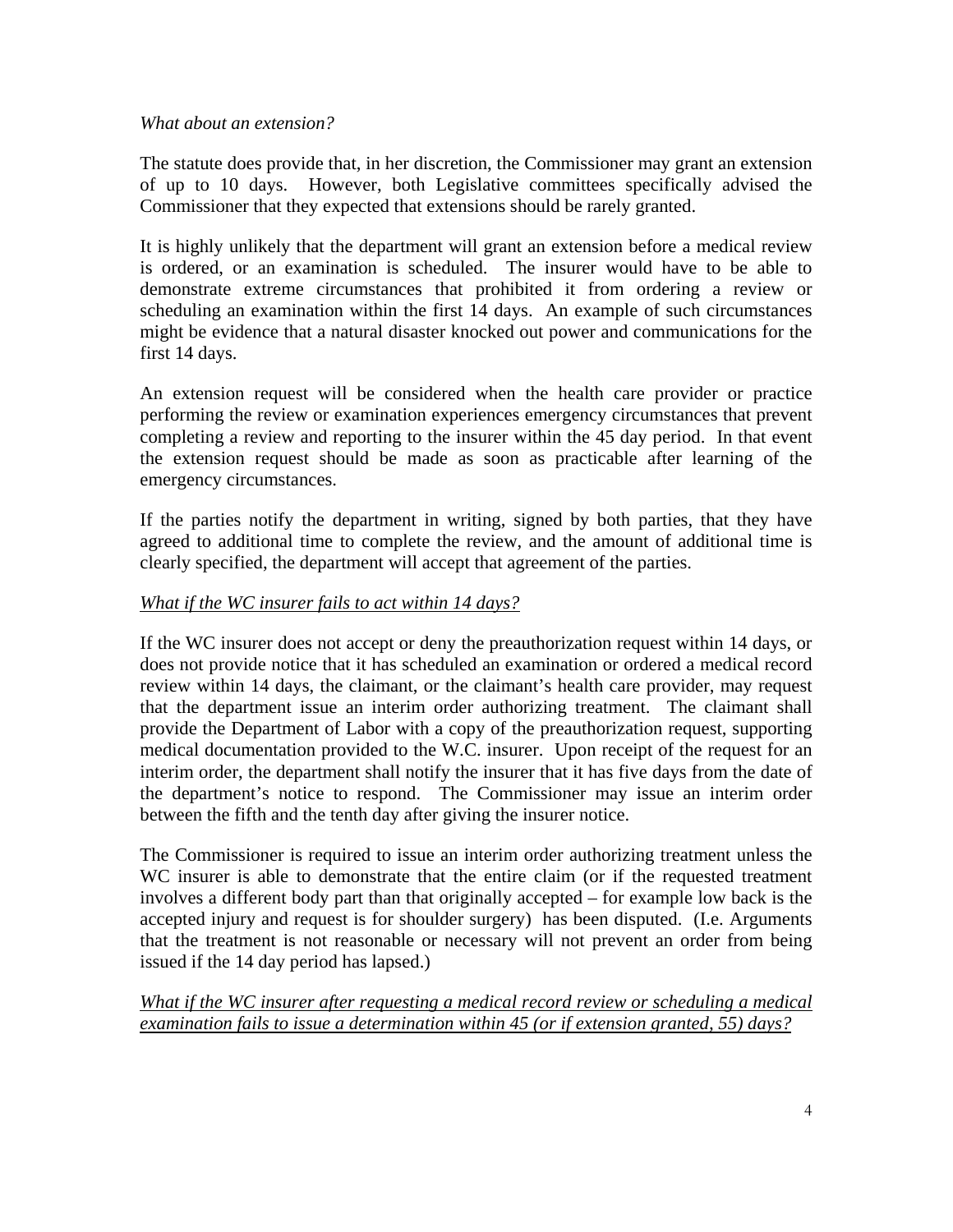If the WC insurer fails to issue a determination within 45 (or if extension granted, 55) days, the claimant, or the claimant's health care provider, may request that the department issue an interim order authorizing treatment. The claimant shall provide the Department of Labor with a copy of the preauthorization request, supporting medical documentation provided to the W.C. insurer. The Commissioner shall issue an interim order.

#### *What if the insurer denies the preauthorization request, either within the first 14 days or within the 45 day medical review/independent examination period?*

The statute authorizes the department (WC Specialist), on its own initiative, or at the request of the claimant, to review the evidence supporting the denial. Because of the large work load at the department, it is less likely that the department will review on its own initiative, but will promptly respond to requests to review. If the department concludes, after reviewing all of the evidence in the file, that the requested treatment is reasonable, necessary, and related to the work injury, an interim order authorizing treatment may be issued. Since a preauthorization request involves medical treatment not previously provided or accepted by the W.C. insurer, the claimant has the burden of proving the reasonableness and necessity of the treatment (in absence of a procedural violation by the W.C. insurer). The Commissioner shall review the evidence upon which a denial is based and if that evidence does not reasonably support the denial (i.e. in light of all other relevant evidence in the file) the Commissioner shall issue an interim order.

/JSM

cc: VDOL Workers' Compensation Staff